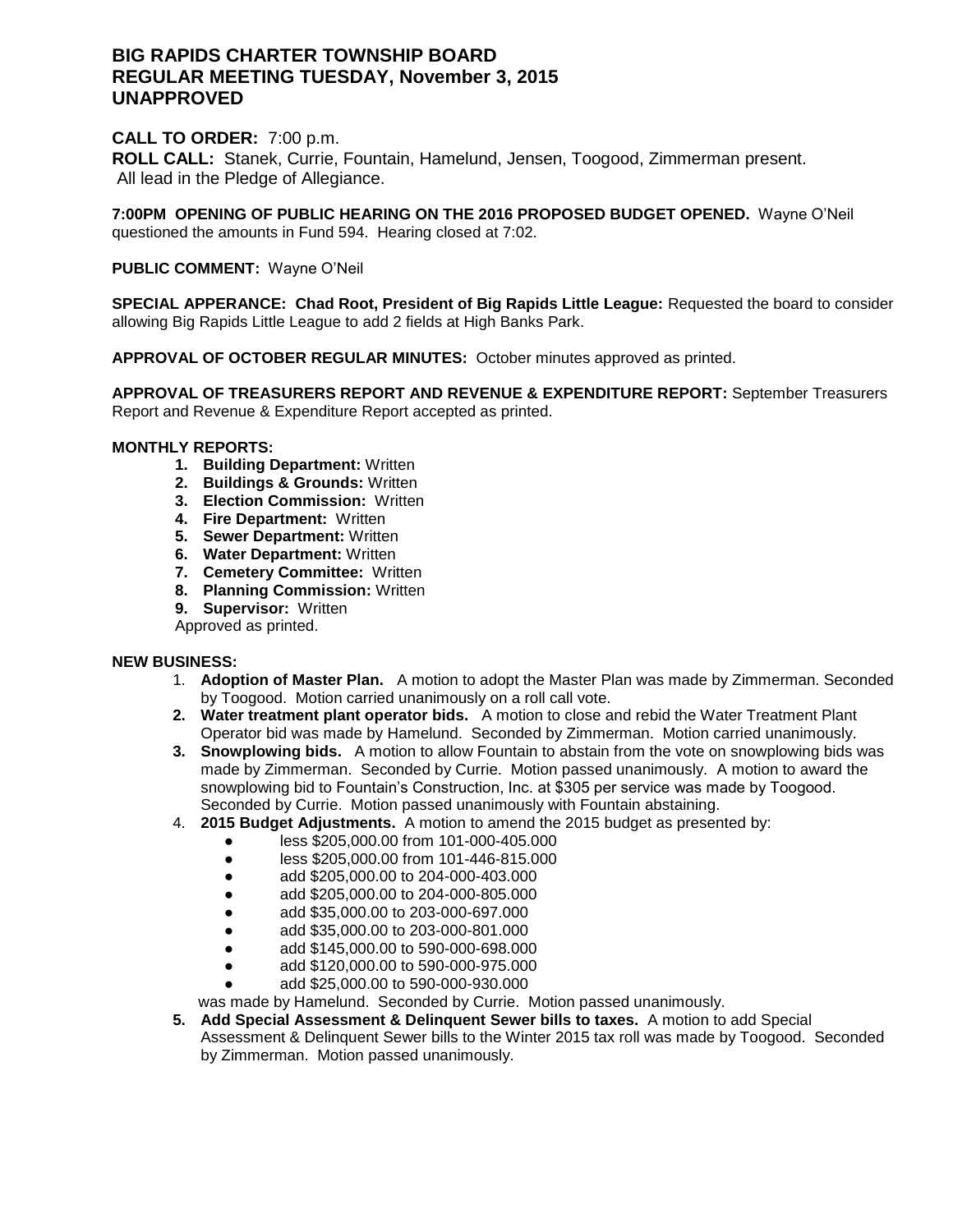**6. Retirement Plan Resolution 2015-11.** A motion to approve the adoption of the Retirement Plan Resolution 2015-11 was made by Currie. Seconded by Toogood. Motion passed unanimously.

## **BIG RAPIDS TOWNSHIP RESOLUTION NUMBER 2015-11**

The following is a formal record of action taken by the Big Rapids Township Board.

With respect to the amendment and restatement of the Big Rapids Township Governmental Non-ERISA Retirement Plan (the "Plan"), the following resolutions are hereby adopted:

RESOLVED: That the Plan be amended and restated in the form attached hereto, which Plan is hereby adopted and approved;

RESOLVED FURTHER**:** That the authorized signor of the Big Rapids Township be, and is hereby, authorized and directed to execute the Plan on behalf of Big Rapids Township;

Dated this 3rd day of November, 2015.

The foregoing resolution was offered by Currie supported by Toogood. Ayes: 7 Nays: 0Abstain: 0 Absent: 0

RESOLUTION DECLARED ADOPTED.

Rene Fountain, Township Clerk

\_\_\_\_\_\_\_\_\_\_\_\_\_\_\_\_\_\_\_\_\_\_\_\_\_\_\_\_\_\_

\_\_\_\_\_\_\_\_\_\_\_\_\_\_\_\_\_\_\_\_\_\_\_\_\_\_\_\_\_\_\_\_\_\_\_

STATE OF MICHIGAN ) SS COUNTY OF MECOSTA )

 I, the undersigned, the duly qualified and acting Clerk of Big Rapids Township, Mecosta County, Michigan do hereby certify that the foregoing is a true and complete copy of a Resolution adopted by the Township Board at a regular meeting on November 3, 2015 the original of which is on file in my office. Public notice of said meeting was given pursuant to and in full compliance with Act No 267, Public Acts of Michigan, 1976 as amended, including in the case of a special or rescheduled meeting, notice by posting at least eighteen(18) hours prior to the time set for the meeting.

IN WITNESS WHEREOF, I have hereto affixed by official signature on this 3rd day of November 2015.

 Rene Fountain, Clerk Big Rapids Township

**7. HRA Resolution 2015-12.** A motion to approve HRA Resolution 2015-12 was made by Currie. Seconded by Zimmerman. Motion passed unanimously.

> **BIG RAPIDS TOWNSHIP HIPPA HITECH AMENDMENT FORMAL RECORD OF ACTION RESOLUTION NUMBER 2015-12**